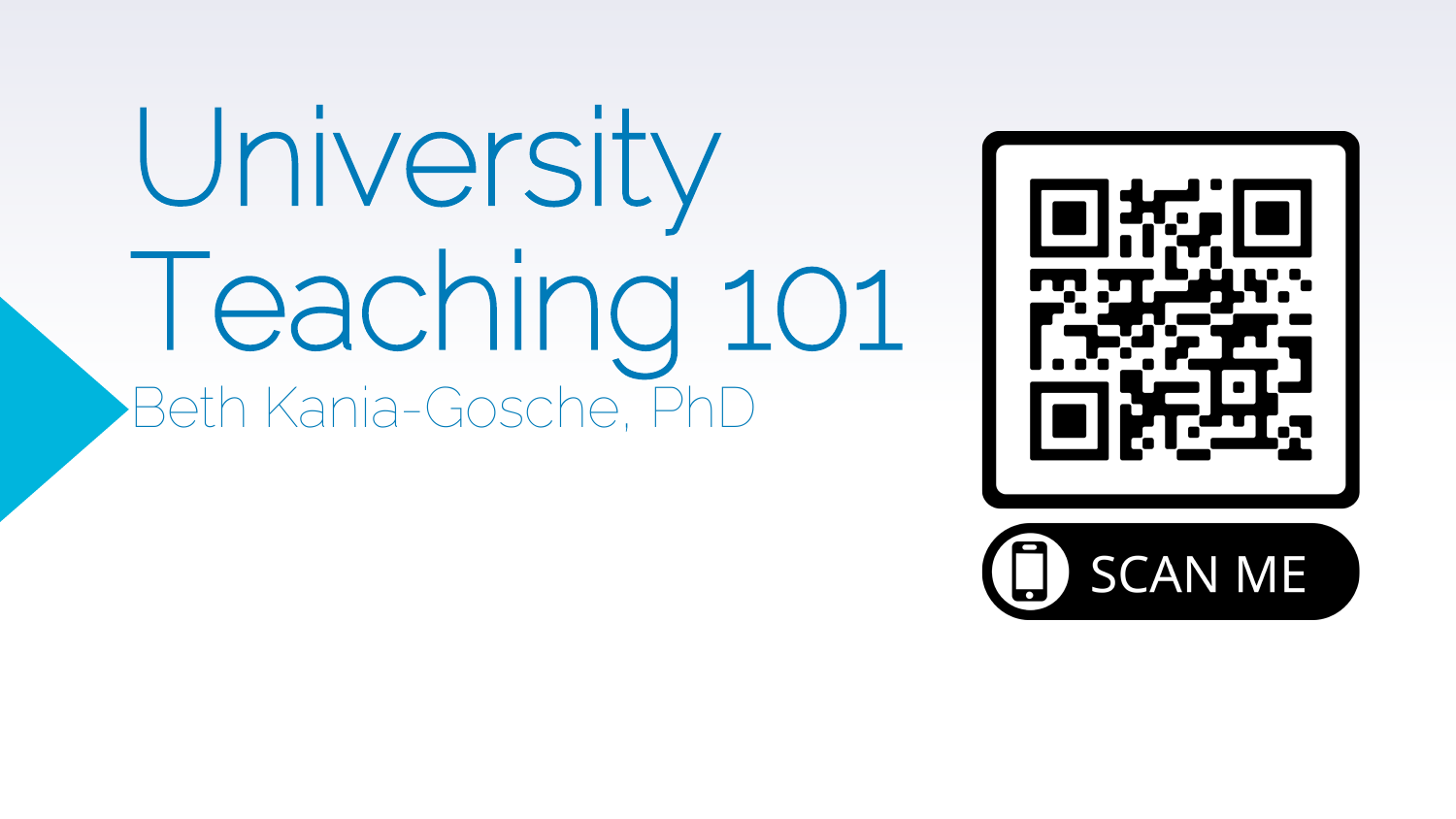Beth Kania - Gosche

Chair and Professor

Teacher Education

bkaniagosche@mst.edu

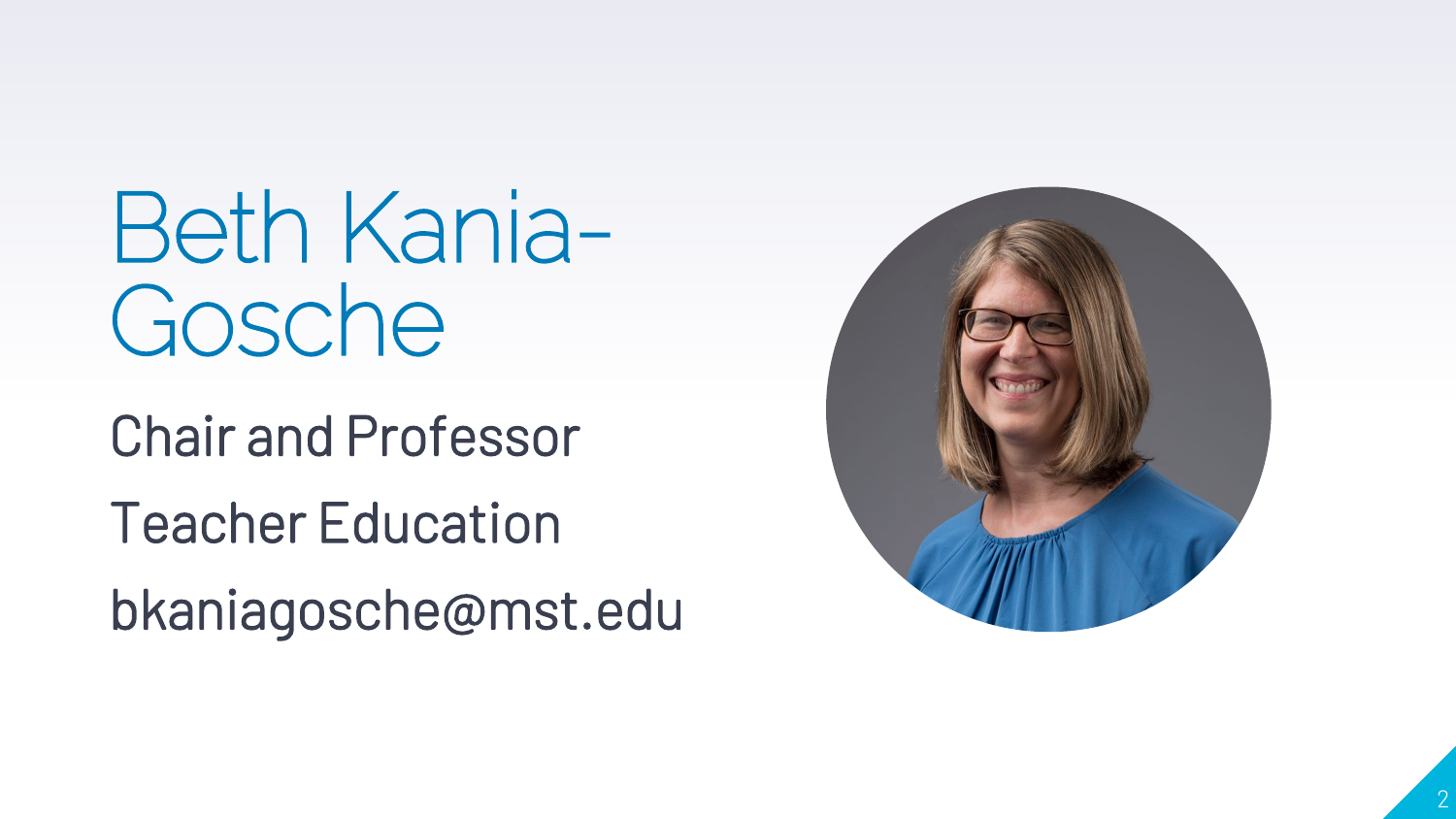#### Today's essential question

#### How do you effectively teach at the university level?

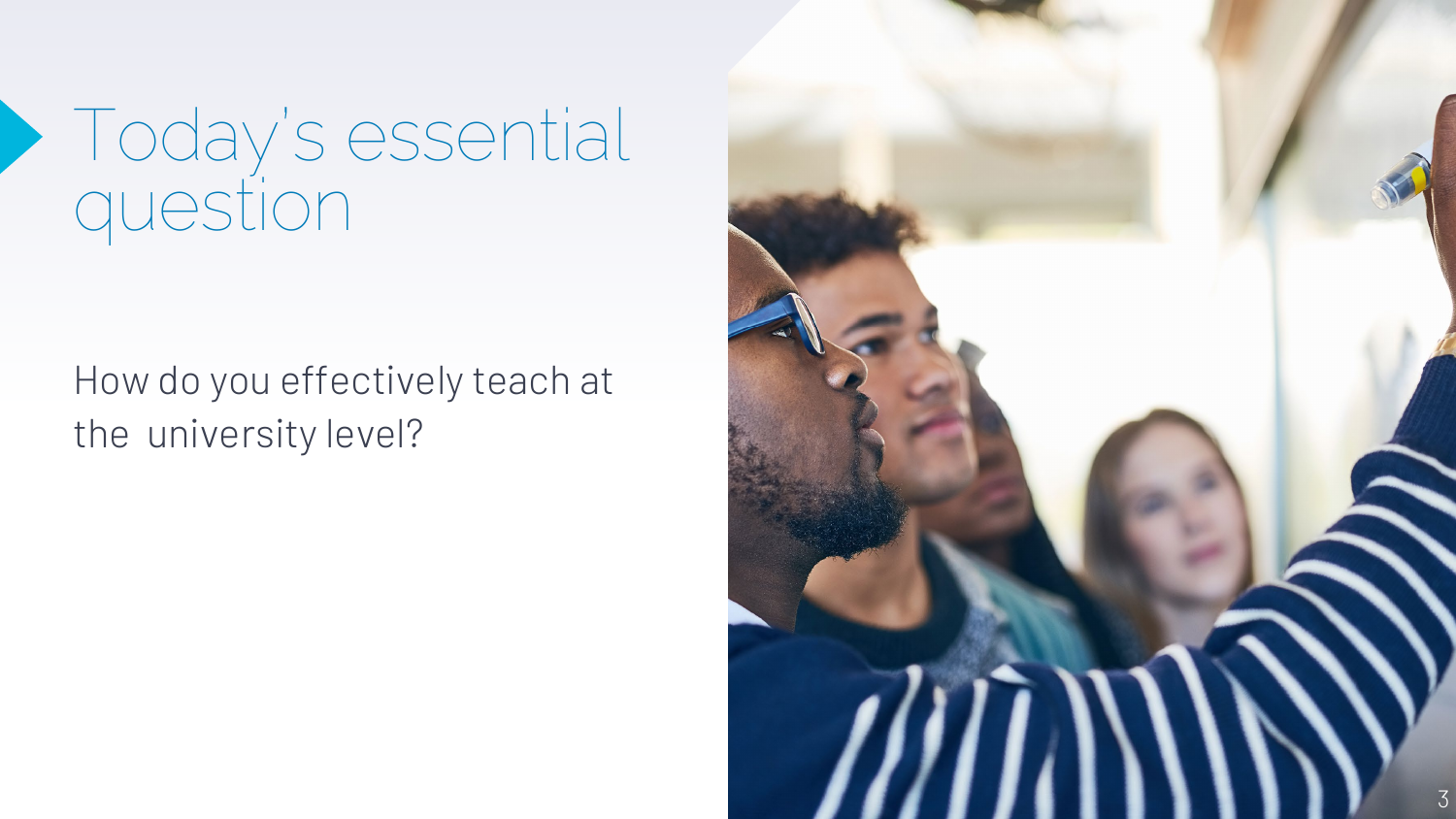**T1 > Follow along with the two column** notes. Link if you'd like to do this digitally:

<https://bit.ly/GTA2022>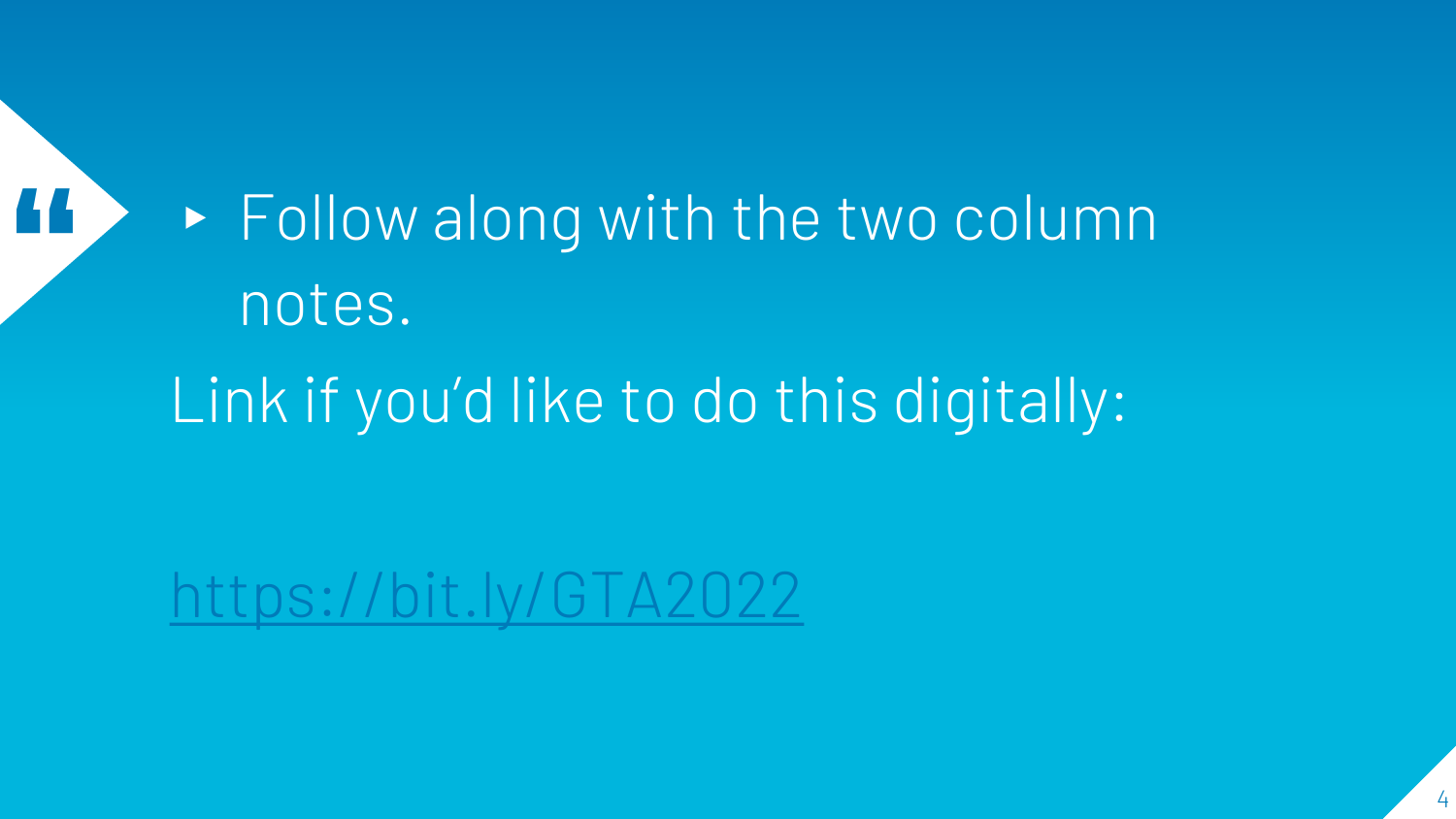## Why are you teaching?

Write it down and share with someone around you.

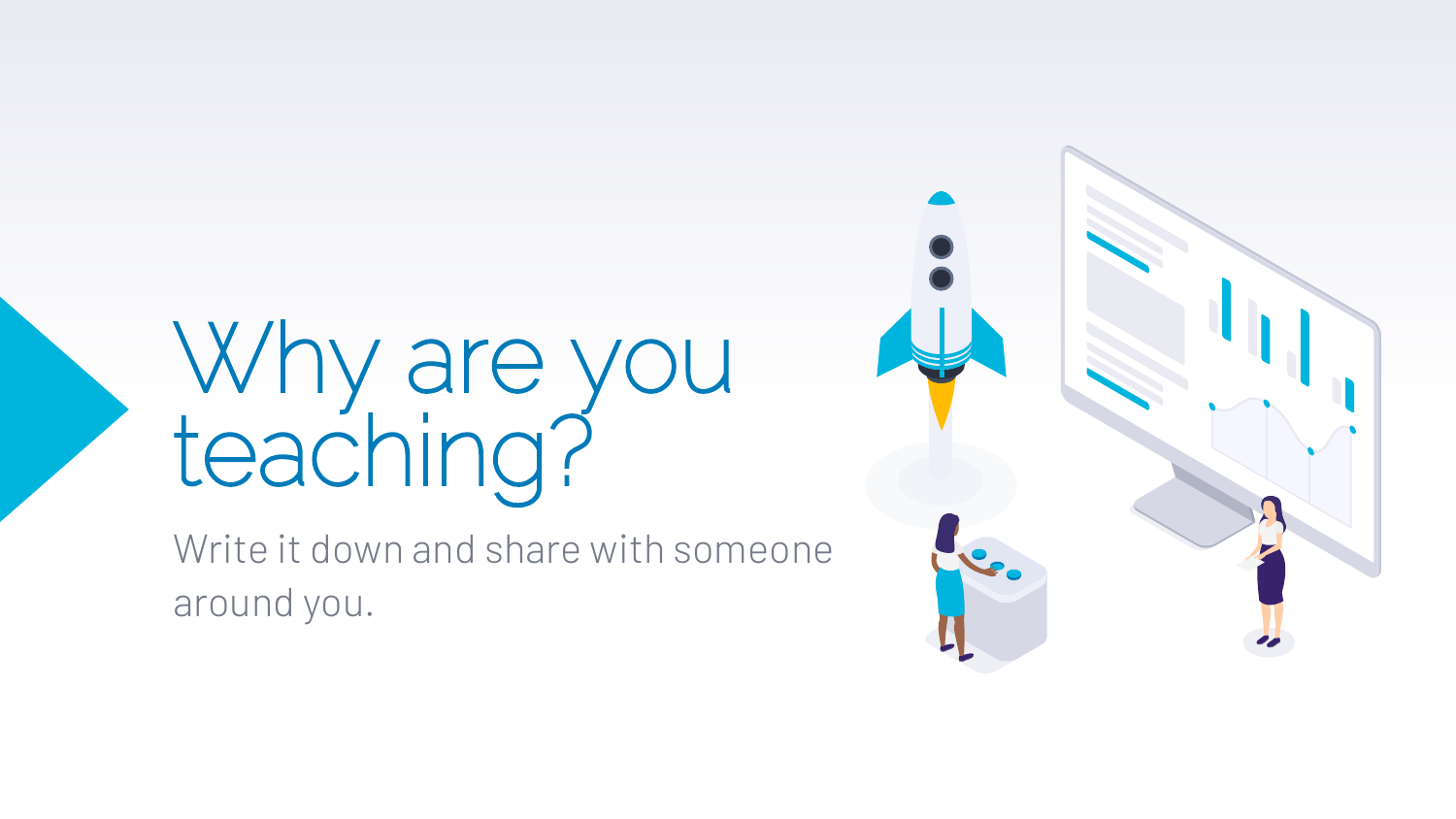### Why are your students in the class?

Is it required?

Is it an elective?

General education?

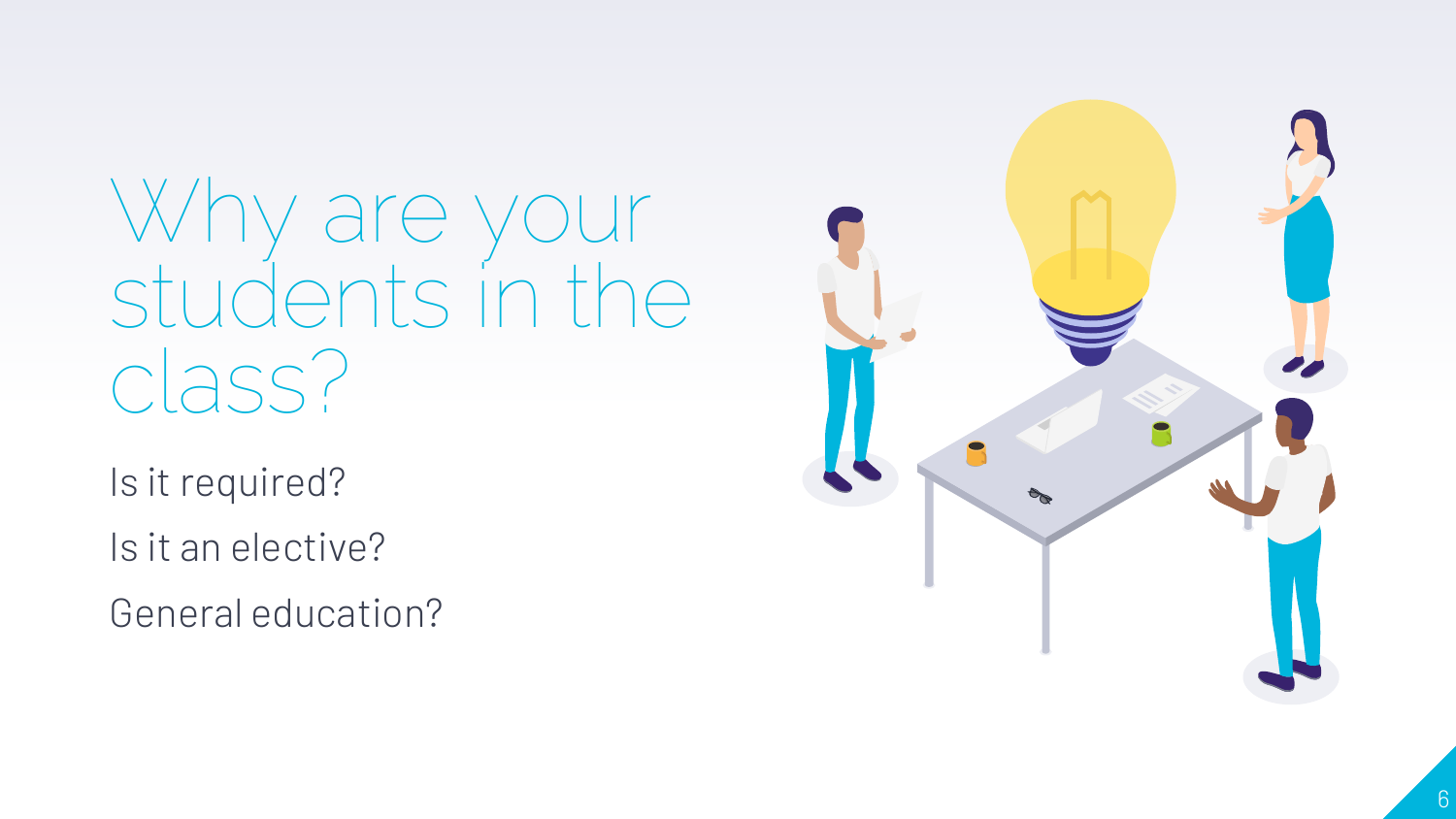If students wanted to learn<br>the course content, they would already know it because they can find the information online.

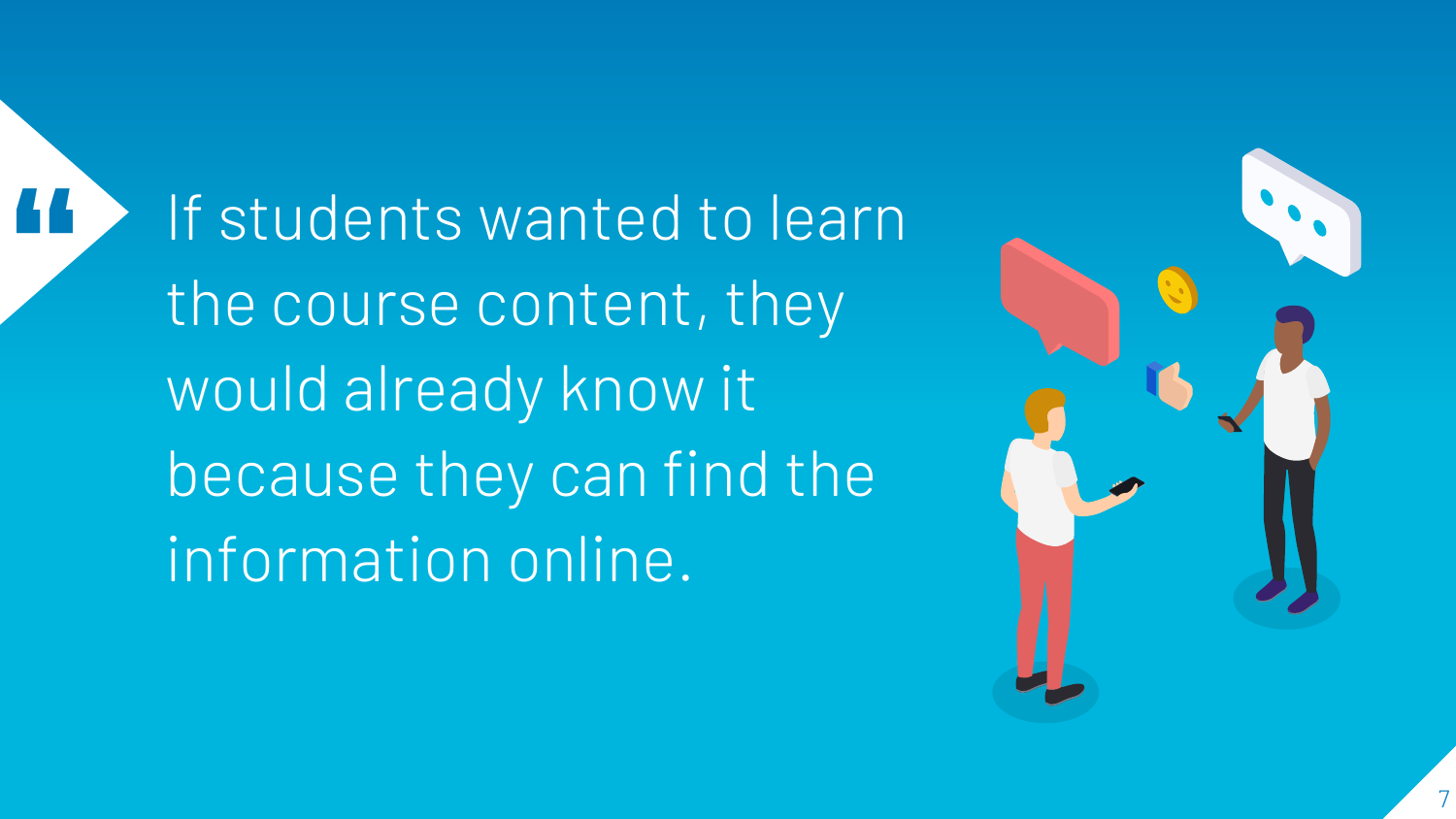# Your students are not you.

Honor their differences and experiences.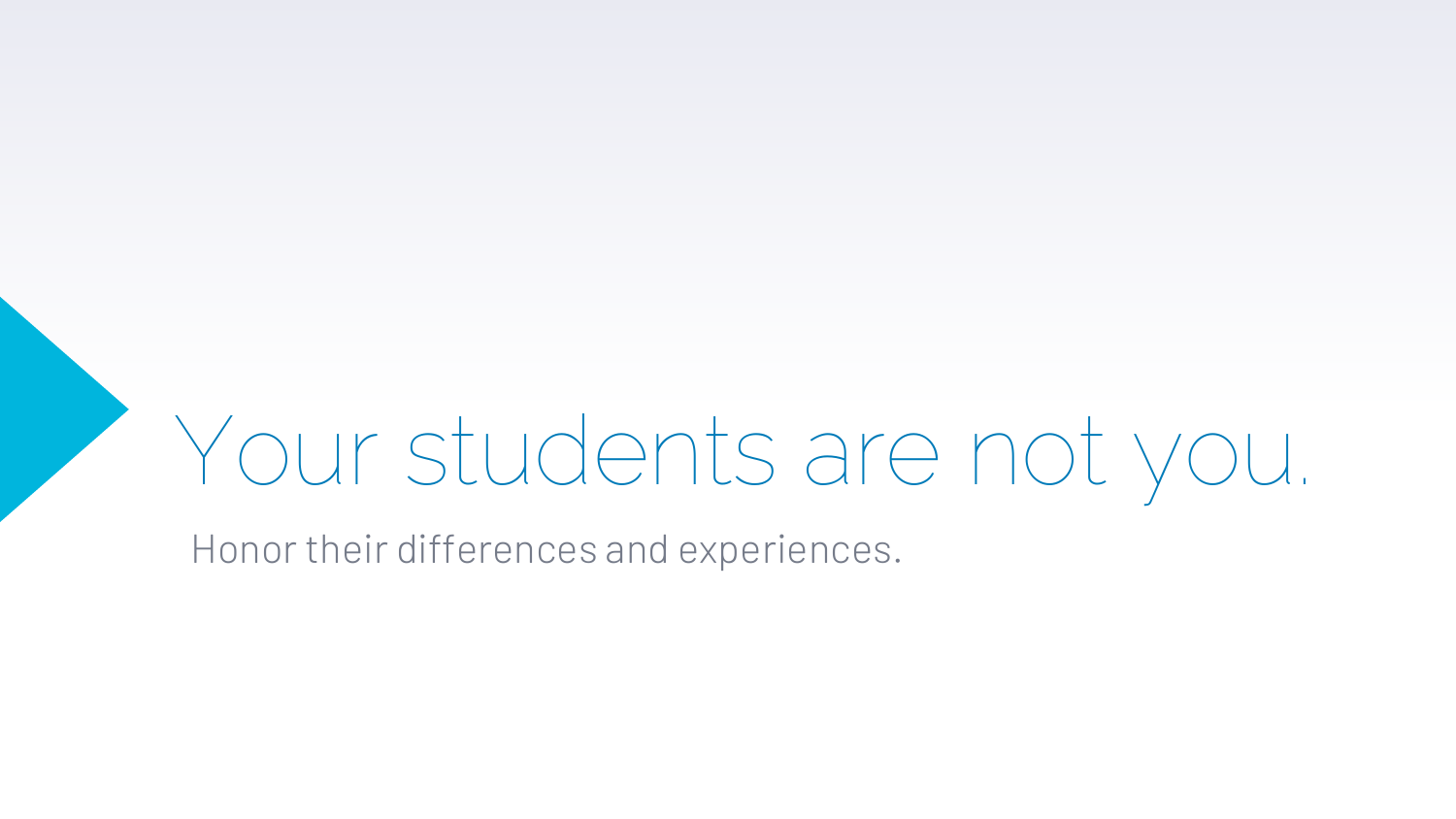### What are your course learning outcomes?

- Do students know what they are?
- Are they written in a way students understand?
- ▸ Do students know the real world consequences for failing to meet the standard?
- ▸ Are they aligned with your assessments?

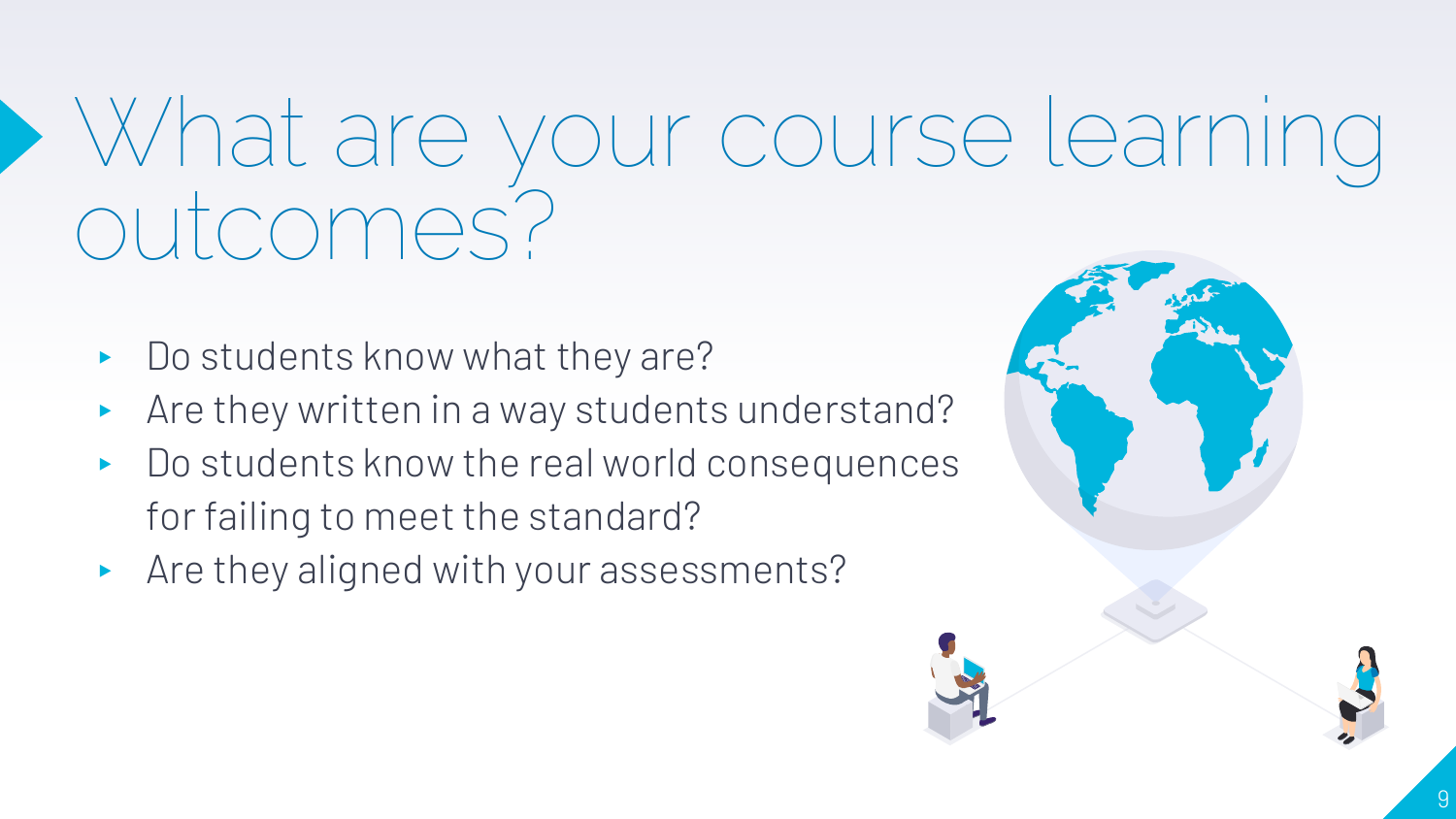### **If you aren't assessing your teaching, you're wasting everyone's time.**

Compare teaching to an experiment.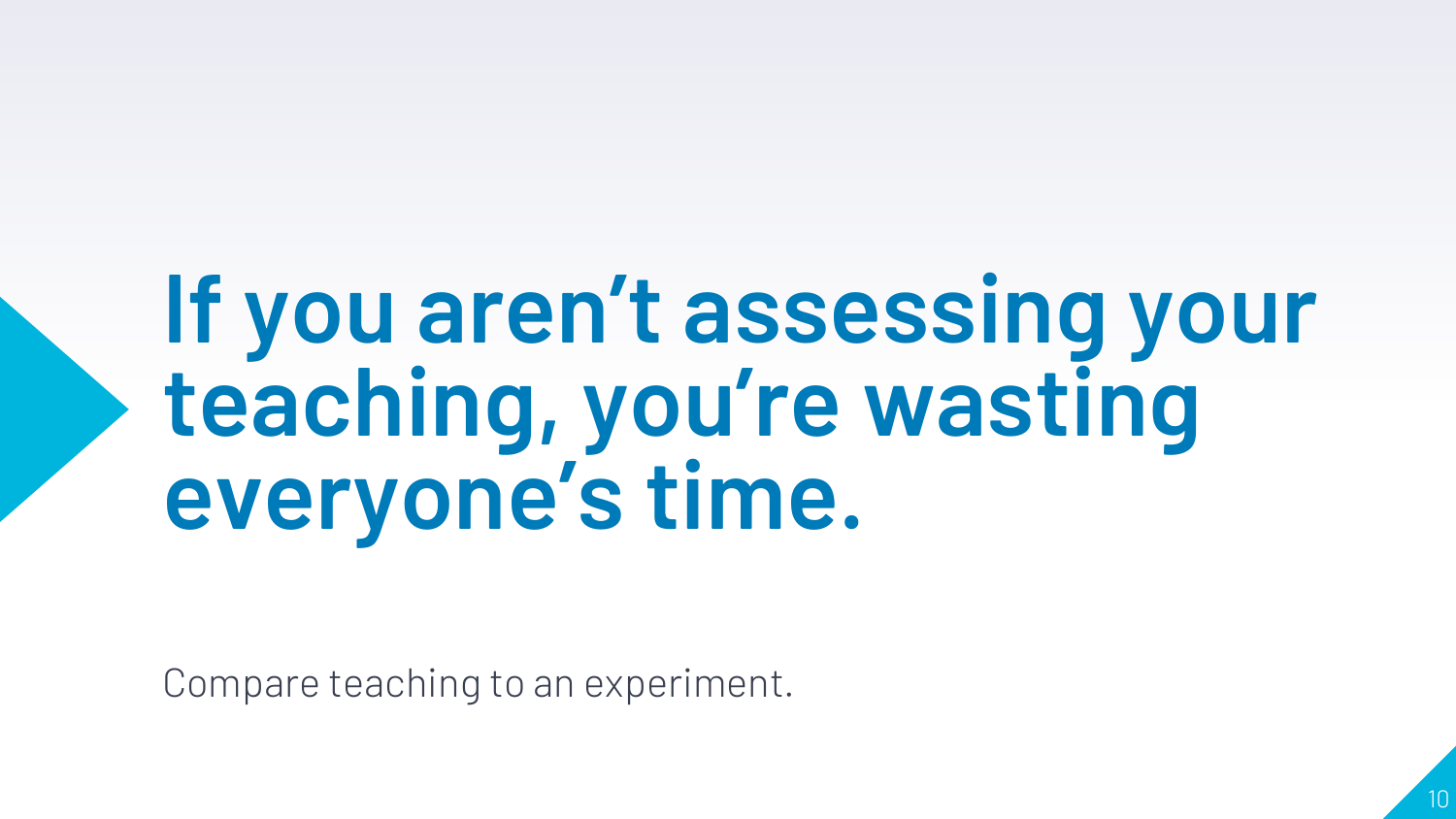### Assessment

#### Formative

- ▸ Just in time
- ▸ Feedback, not grade
- ▸ Efficient, specific
- ▸ Provide resources

#### **Summative**

- ▸ Formal
- ▸ "gatekeeper"
- ▸ Multiple outcomes assessed
- ▸ High stakes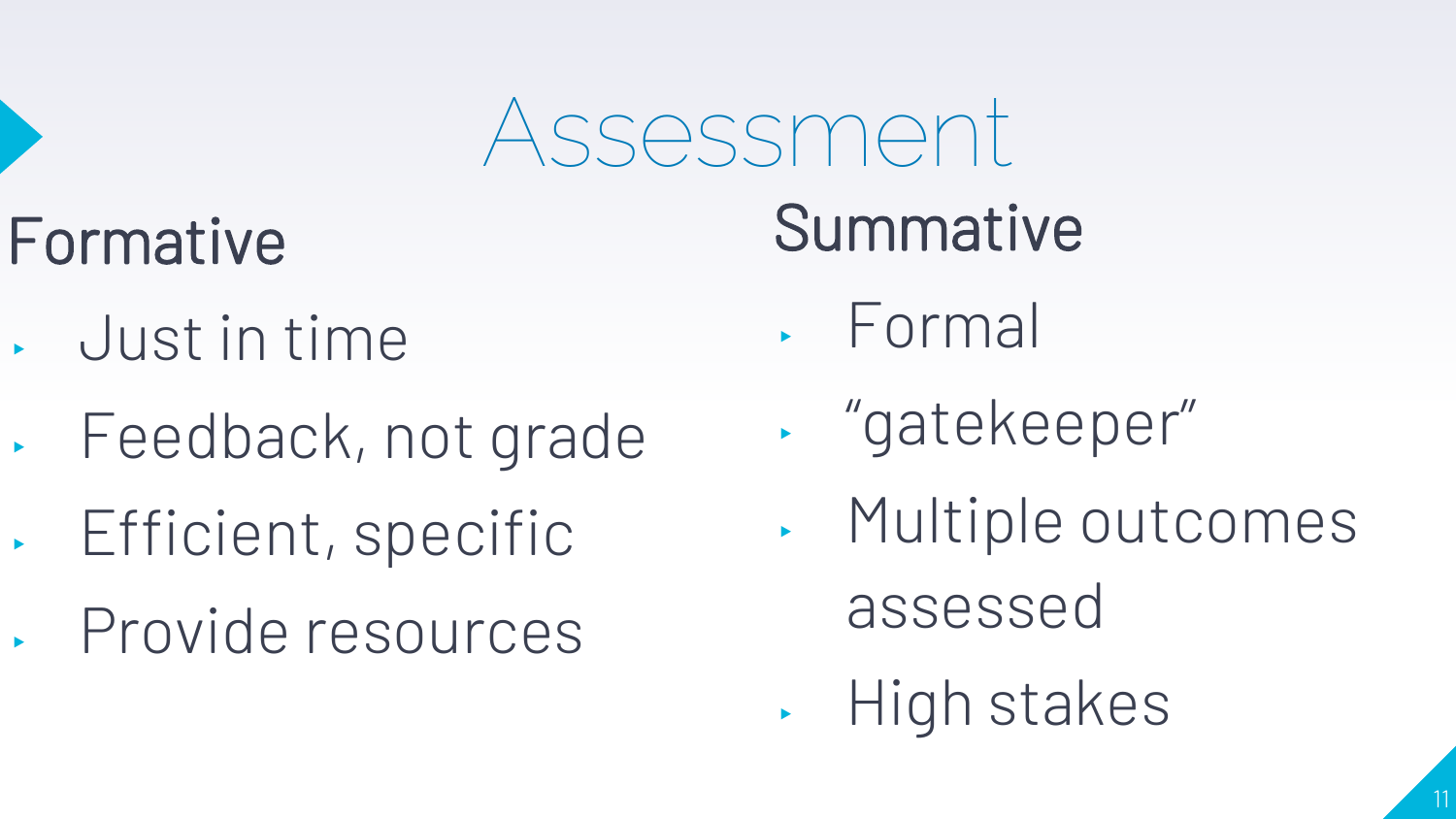### Assessment Process

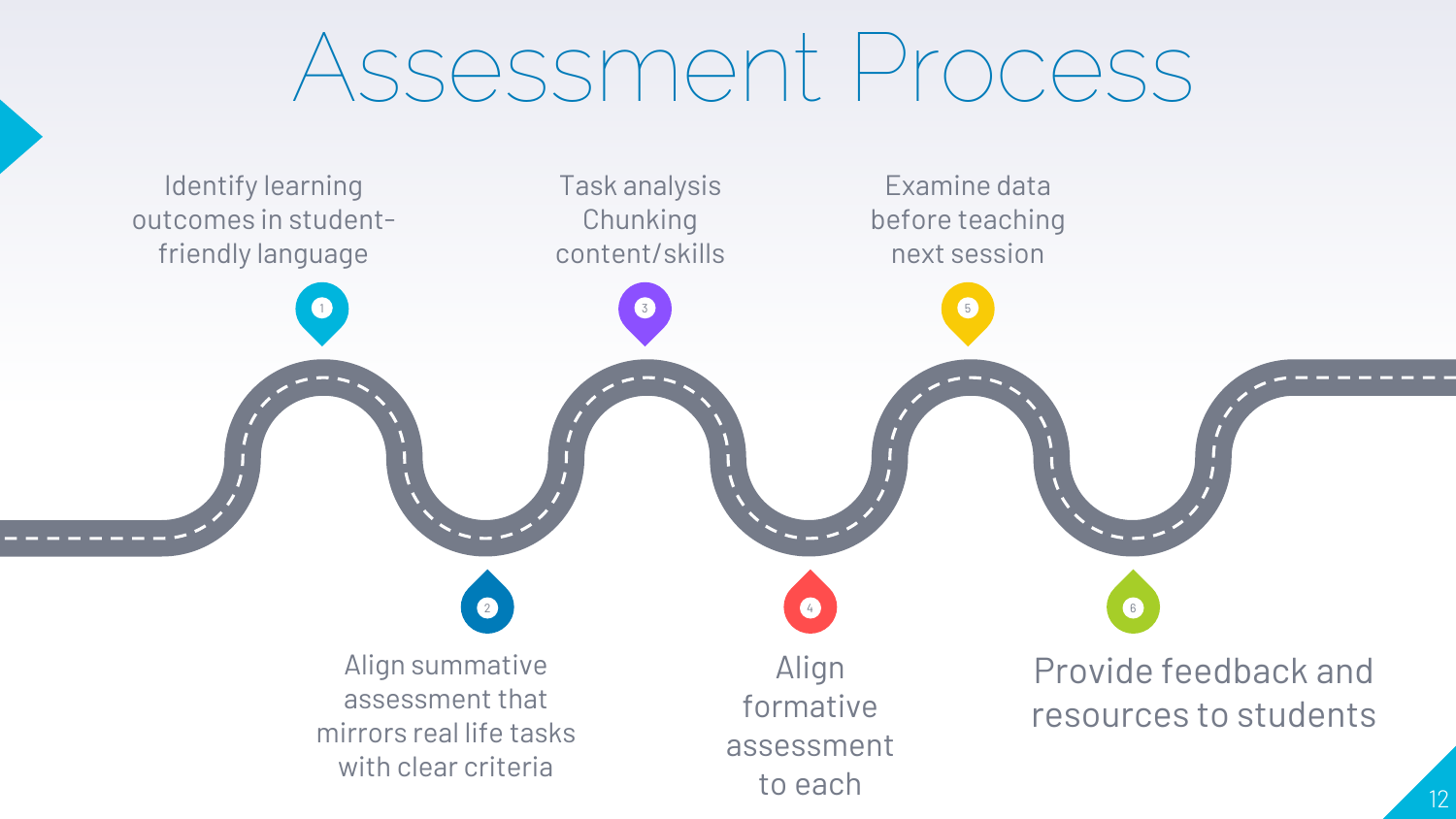## [Effective Teaching Checklist](https://docs.google.com/document/d/1nr8B4p6GCh-i2XH3sdIKdYhDAr_R9TyY2jGzccYjJBY/edit?usp=sharing)

BEGIN.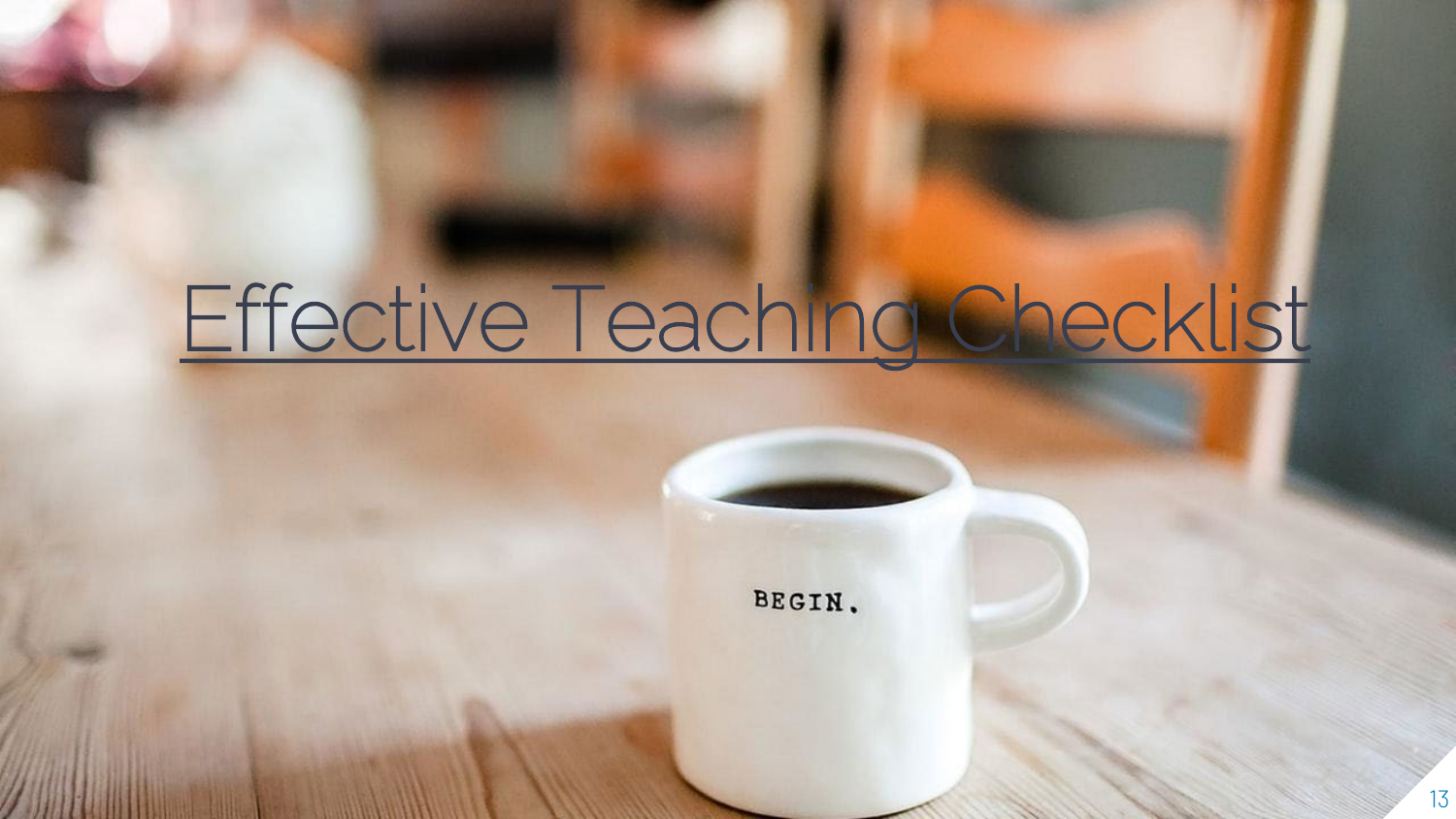### Teaching, often called an "art and a science"

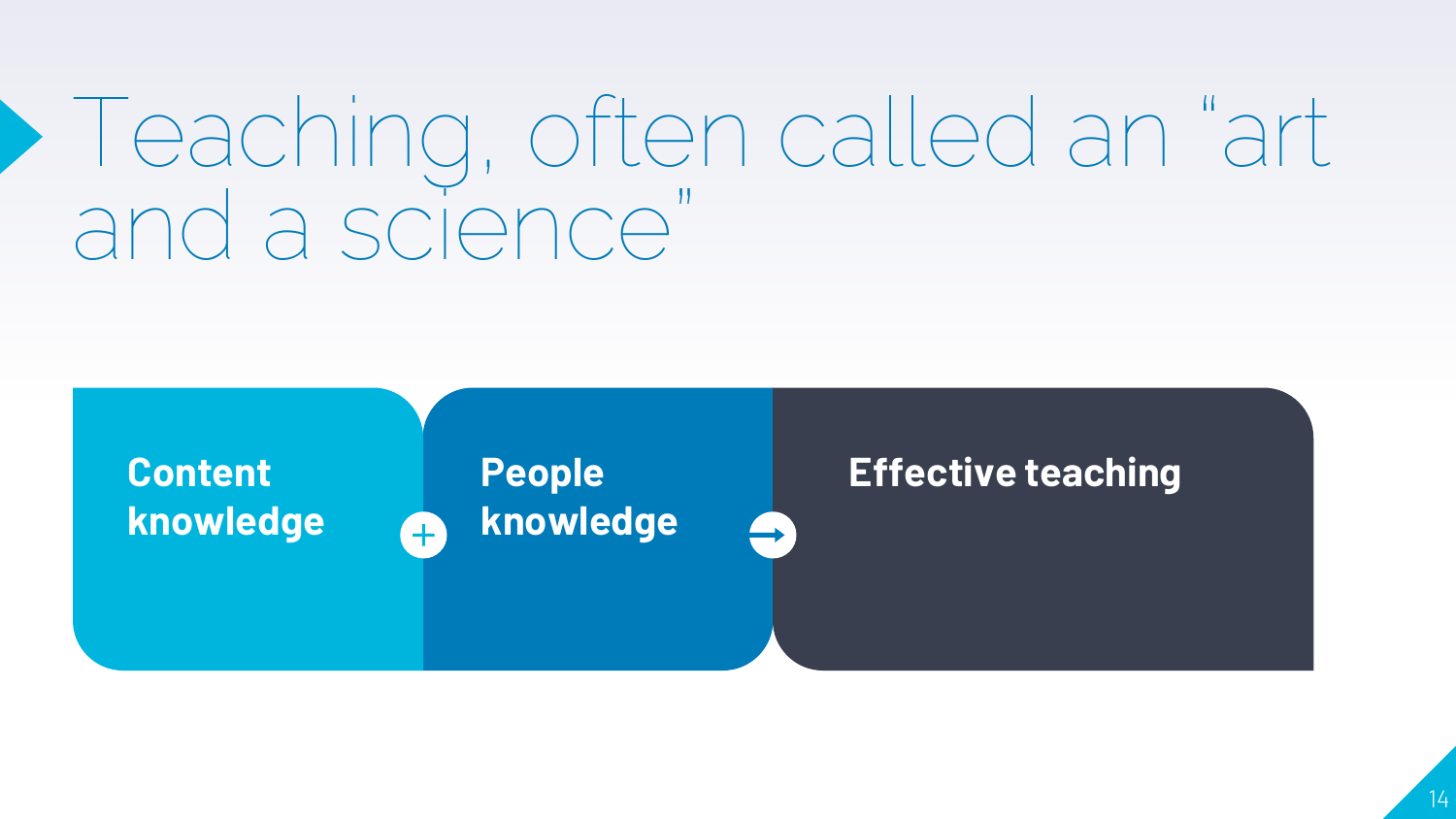# Let go of perfectionism

#### **Limited resources**

Continuous improvement, circumstances constantly change

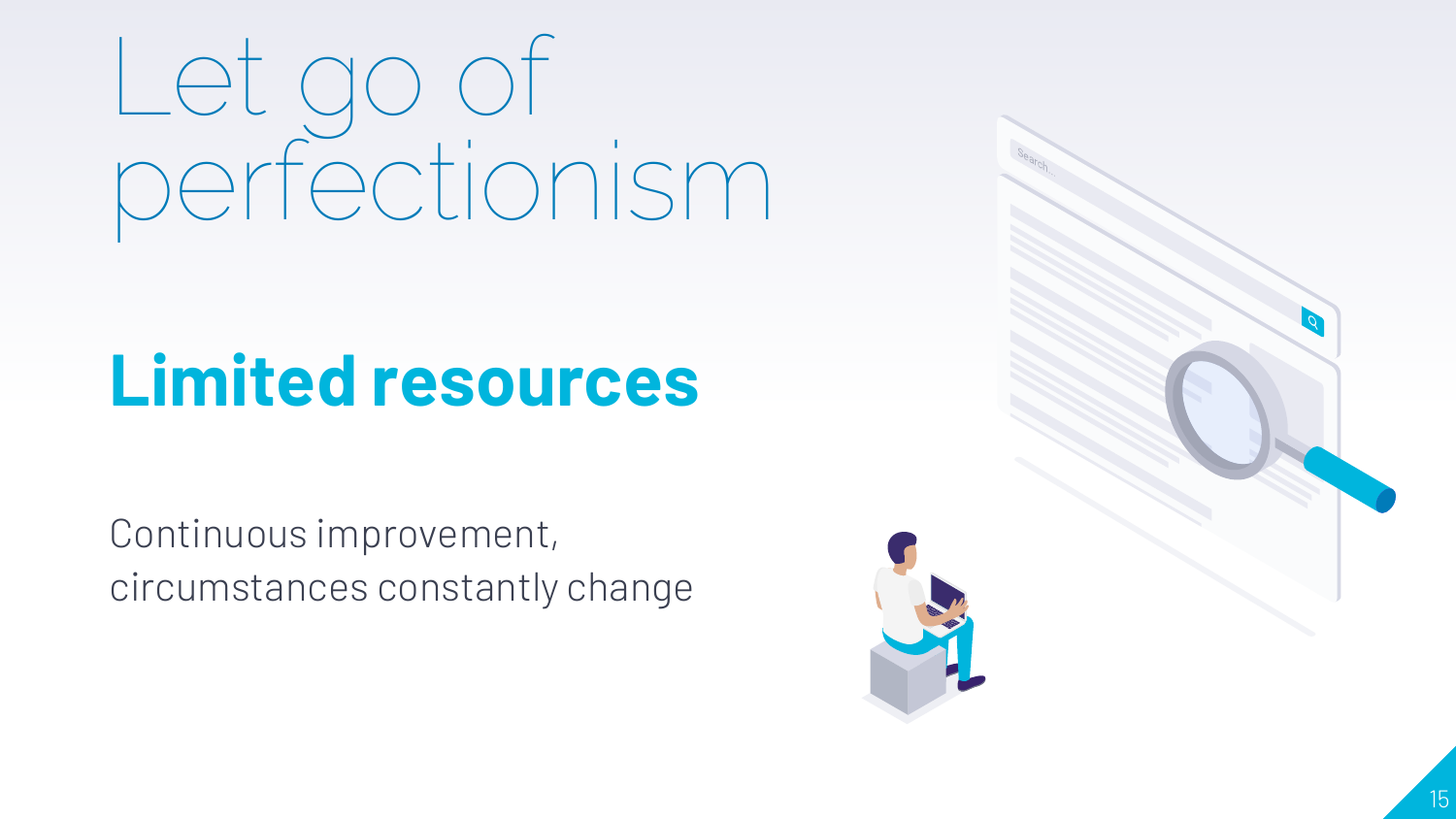

▸ My class is Tues/Thurs 9:30 AM in Norwood 208. Email me to observe.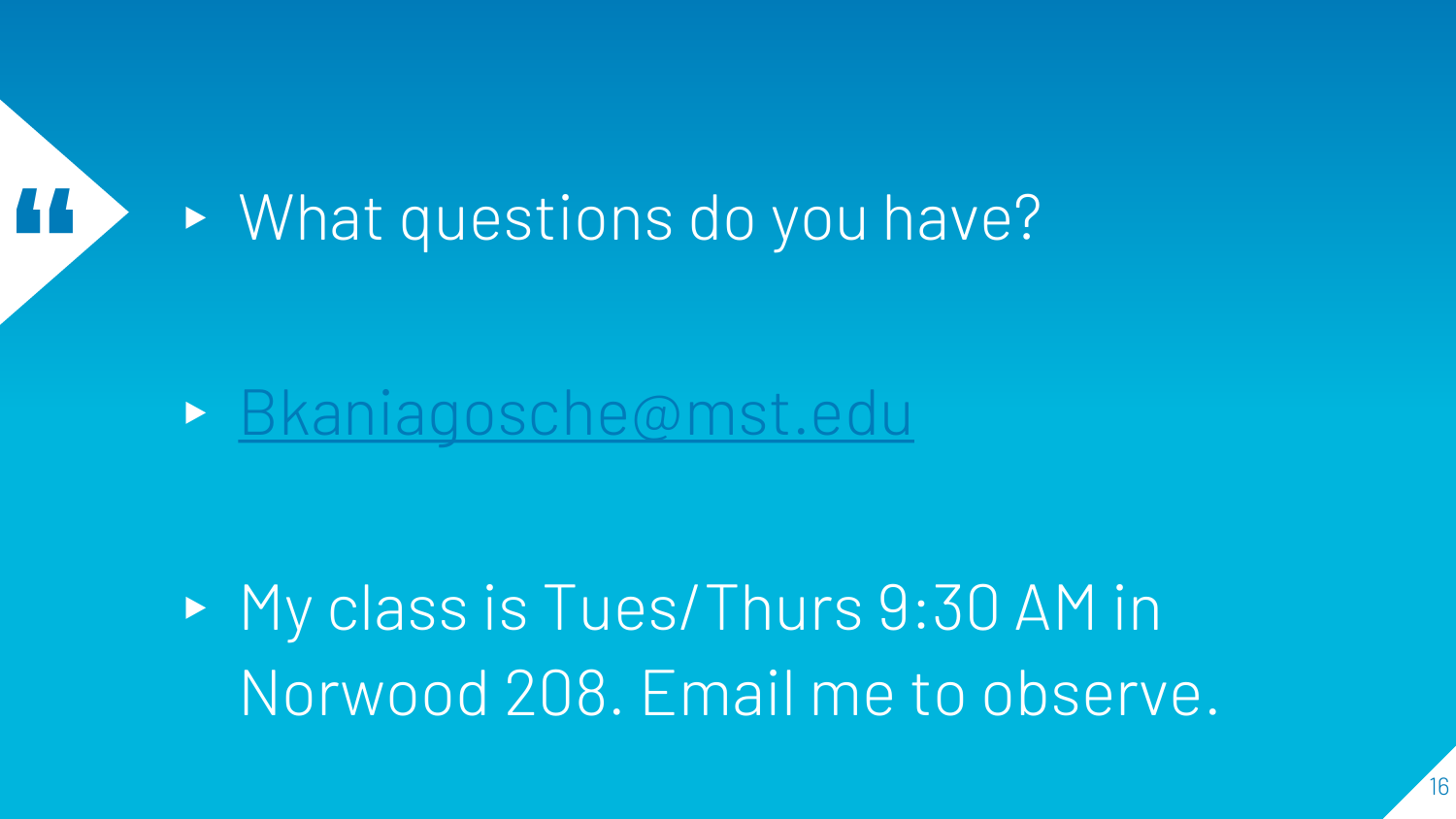### Credits

Special thanks to all the people who made and released these awesome resources for free:

- ▶ Presentation template by [SlidesCarnival](http://www.slidescarnival.com/?utm_source=template)
- ▶ Illustrations by [Sergei Tikhonov](https://isometric.online/)
- ▶ Photographs by [Unsplash](http://unsplash.com/&utm_source=slidescarnival)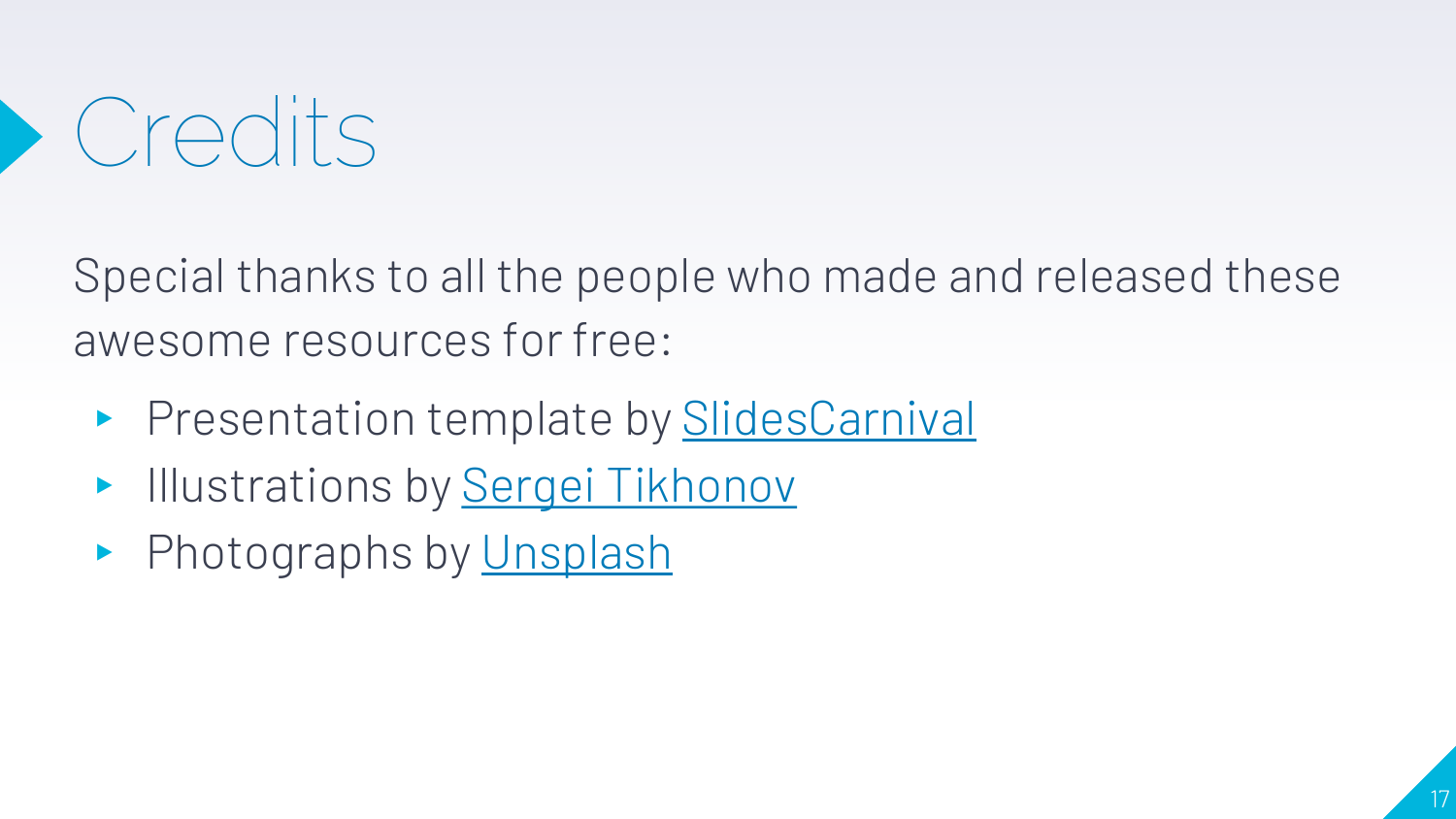# Presentation design

This presentation uses the following typographies:

- ▸ Titles: Raleway
- ▶ Body copy: Barlow

Download for free at:

<https://www.fontsquirrel.com/fonts/raleway>

<https://www.fontsquirrel.com/fonts/barlow>

You don't need to keep this slide in your presentation. It's only here to serve you as a design guide if you need to create new slides or download the fonts to edit the presentation in PowerPoint<sup>®</sup>